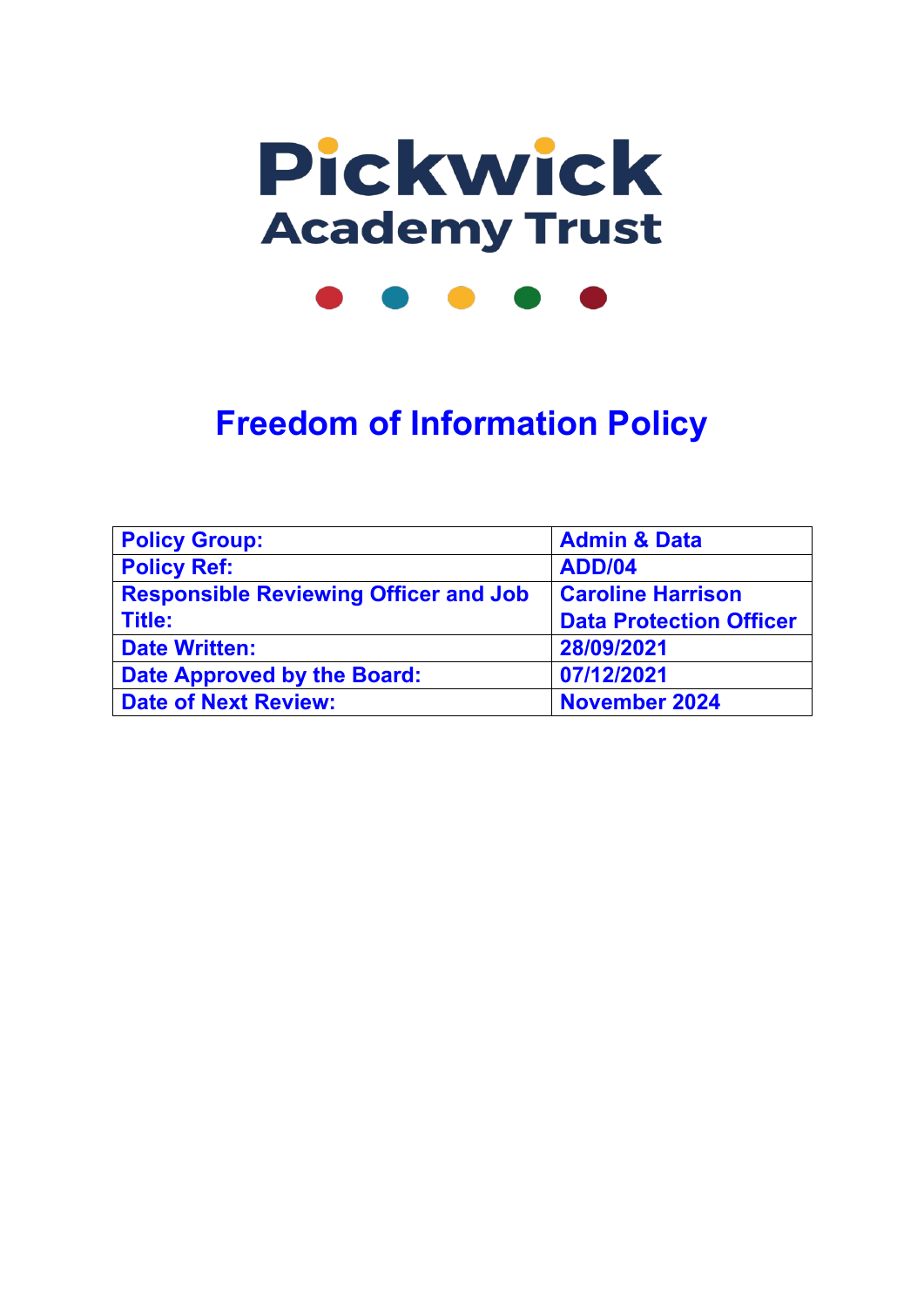### **1. Introduction – Statement of Intent**

- a. As an education provider, Pickwick Academy Trust and each of its schools has an obligation to publish a freedom of information statement, outlining how it will meet its duties under the Freedom of Information Act 2000 and associated regulations. The development and effective implementation of this policy fulfils that requirement.
- b. More specifically, this policy outlines the Trust's policy and procedures for:
	- The release and publication of private data and public records
	- Providing applicants with advice and assistance throughout the duration of their requests.
- c. It also clarifies the Trust's position regarding the appropriate limit to the costs incurred by the Trust/school in obtaining any requested information, and on charging fees for its provision.

## *2.* **Purpose and Scope**

a. The policy outlines the obligations of Pickwick Academy Trust to ensure that all staff are aware of, and adhere to, their duties with regard to Freedom of Information legislation.

#### *3.* **Legal Framework**

- a. This policy has due regard to the following legislation:
	- The UK General Data Protection Regulation (UK GDPR)
	- The Data Protection Act 2018
	- The Freedom of Information Act 2000
	- The Freedom of Information and Data Protection (Appropriate Limit and Fees) Regulations 2004
- b. This policy also has due regard to guidance including, but not limited to, the following:
	- Cabinet Office (2018) 'Freedom of Information Code of Practice'
	- ICO (2013) 'Definition document for the governing bodies of maintained and other state-funded schools in England'
	- ICO (2015) 'Model publication scheme'
	- ICO (2016) 'Duty to provide advice and assistance (section 16)'
	- ICO (2015 'Time limits for compliance under the Freedom of Information Act (section 10)'
- c. This policy will be viewed in conjunction with the following other Trust/school policies: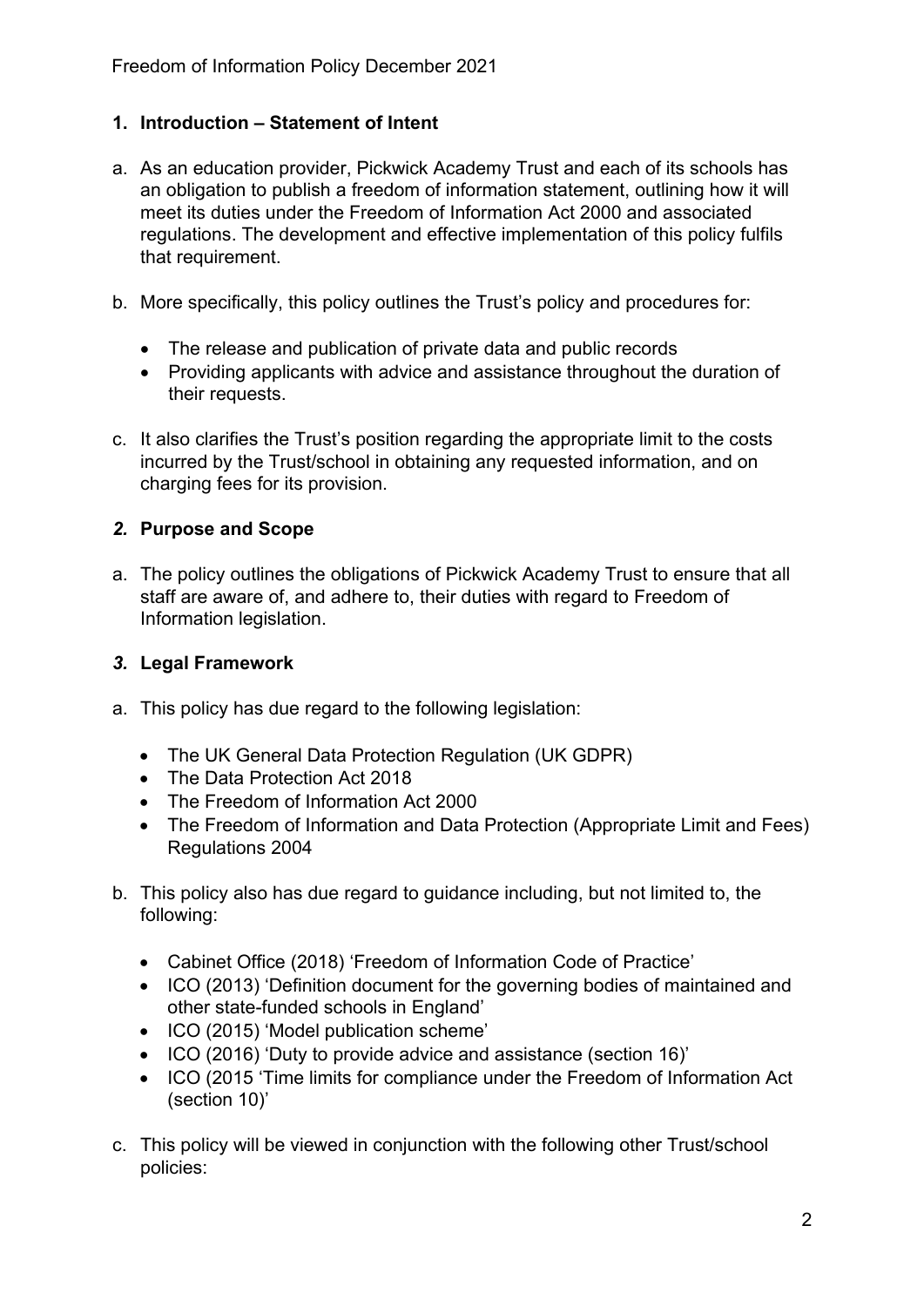Freedom of Information Policy December 2021

- Data Protection and Secure Data Handling Policy
- Subject Access Request Guidance

#### **4. Responsibilities and Accountabilities**

- a. The Trust's CEO is responsible for broadcasting the policy and its requirements and through the Trust Leadership Team/Heads of School ensuring that provision is made for its promulgation. This will include familiarisation of all staff including those with specific roles associated with data within their responsibilities.
- b. The Data Protection Officer for Pickwick Academy Trust is Caroline Harrison who can be contacted at: [dpo@pickwickacademytrust.co.uk](mailto:dpo@pickwickacademytrust.co.uk)

#### *5.* **Accepting Requests for Information**

- a. The Trust/school will only accept a request for information which meets all of the following criteria:
	- It is in writing (this includes requests sent to the Trust/school's social media accounts)
	- It states the name of the applicant (not a pseudonym) and an address for correspondence which is verified by the Data Protection Officer
	- It adequately describes the information requested, if further clarity is required the Data Protection Officer will confirm understanding
- b. A request will be treated as made in writing if it meets all of the following requirements:
	- It is transmitted by electronic means
	- It is received in legible form
	- It is capable of being used for subsequent reference
- c. Where a request is submitted in a foreign language, the Trust/school is not expected to obtain a translation of the request. For the request to be processed, the Trust/school will ask the applicant to provide their request in English.
- d. The Trust/school will publish details of its procedures for dealing with requests for information on the website, which includes the following:
	- A contact address and email address
	- A telephone number
	- A named individual to assist applicants with their requests.

#### **6. General Rights of Access to Information held by the Trust/School**

a. Provided that the request meets the requirements set out in section 5 of this policy, the Trust/school will comply with its duty to: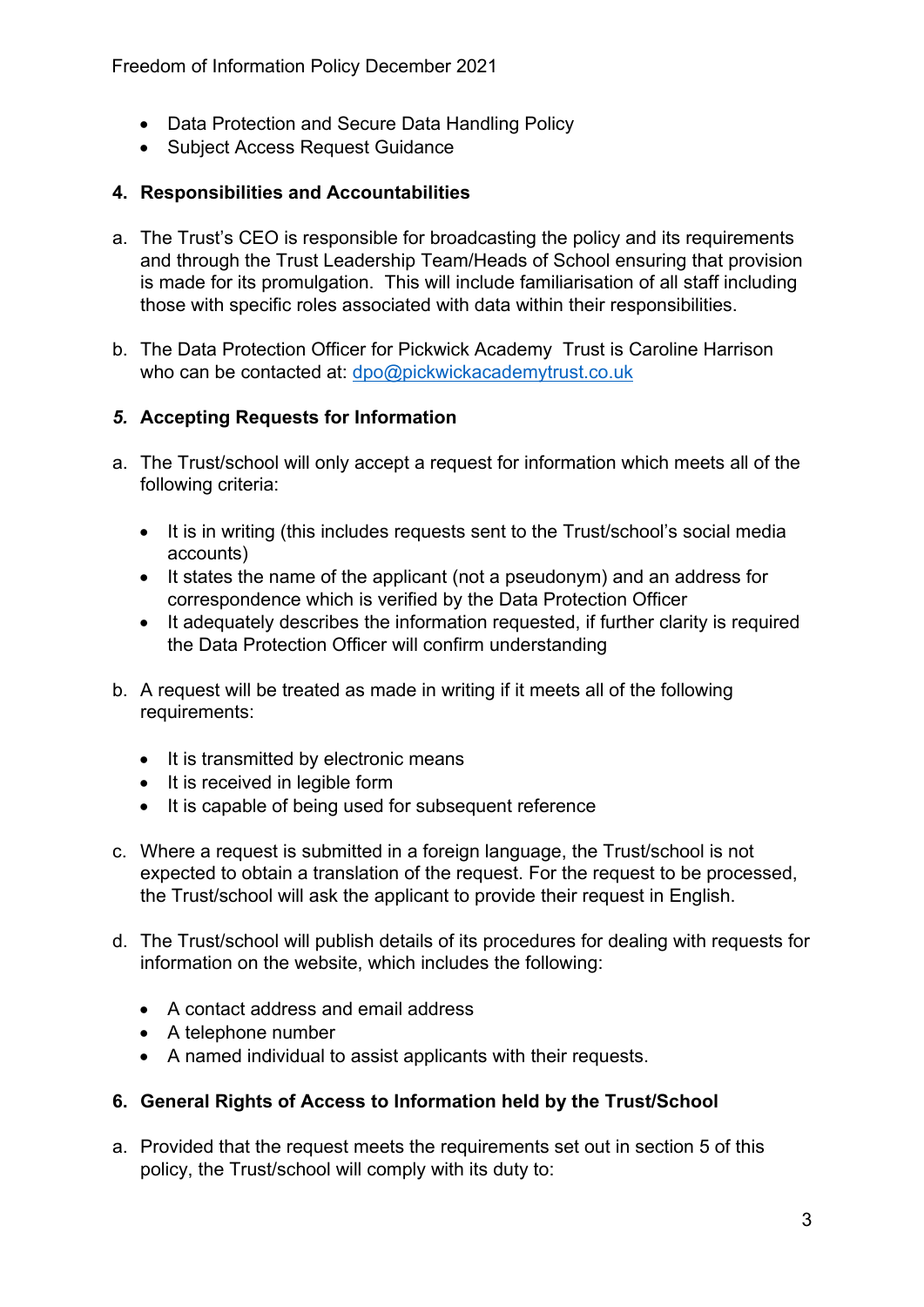- Confirm or deny to any person making a request for information to the Trust/school, whether it holds information of the description specified in the request.
- Provide the documentation if the Trust/school confirms that it holds the requested information.
- b. The duties outlined in section 4 a will be completed no later than 20 school days, or 60 working days if this is shorter, from receipt of the request.
- c. Where a fee is charged, the timeframe within which the Trust/school has to respond to the request begins from the day the fee is received.
- d. The Trust/school will not comply with paragraph 5 a of this policy where:
	- The Trust/school reasonably requires further information to meet a freedom of information request, has informed the applicant of this requirement, but was not subsequently supplied with that further information.
	- The information is no longer readily available as it is contained in files that have been placed in archive storage or is difficult to access for similar reasons.
	- A request for information is exempt under section 2 of the Freedom of Information Act 2000.
	- The cost of providing the information exceeds the appropriate limit.
	- The request is vexatious.
	- The request is a repeated request from the same person made within 60 consecutive working days of the initial one.
	- A fee notice was not honoured.
	- The requested information is not held by the school for the purposes of the Trust/school's business.
- e. Where information is, or is thought to be, exempt, the Trust/school will, within 20 school days, give notice to the applicant which:
	- States that fact.
	- Specifies the exemption in question.
- f. If information falls within scope of a qualified exemption and the Trust/school needs additional time to consider the public interest test, the Trust/school may extend the deadline. In most cases, the extension will exceed no more than a further 20 school days; however, the actual length of the extension will be decided on a case-by-case basis.
- g. Where a public interest test extension is required, the Trust/school will write to the applicant to inform them of this, stating the following information:
	- Which exemption(s) the extension relies on and why
	- A revised deadline for when the applicant will receive their response.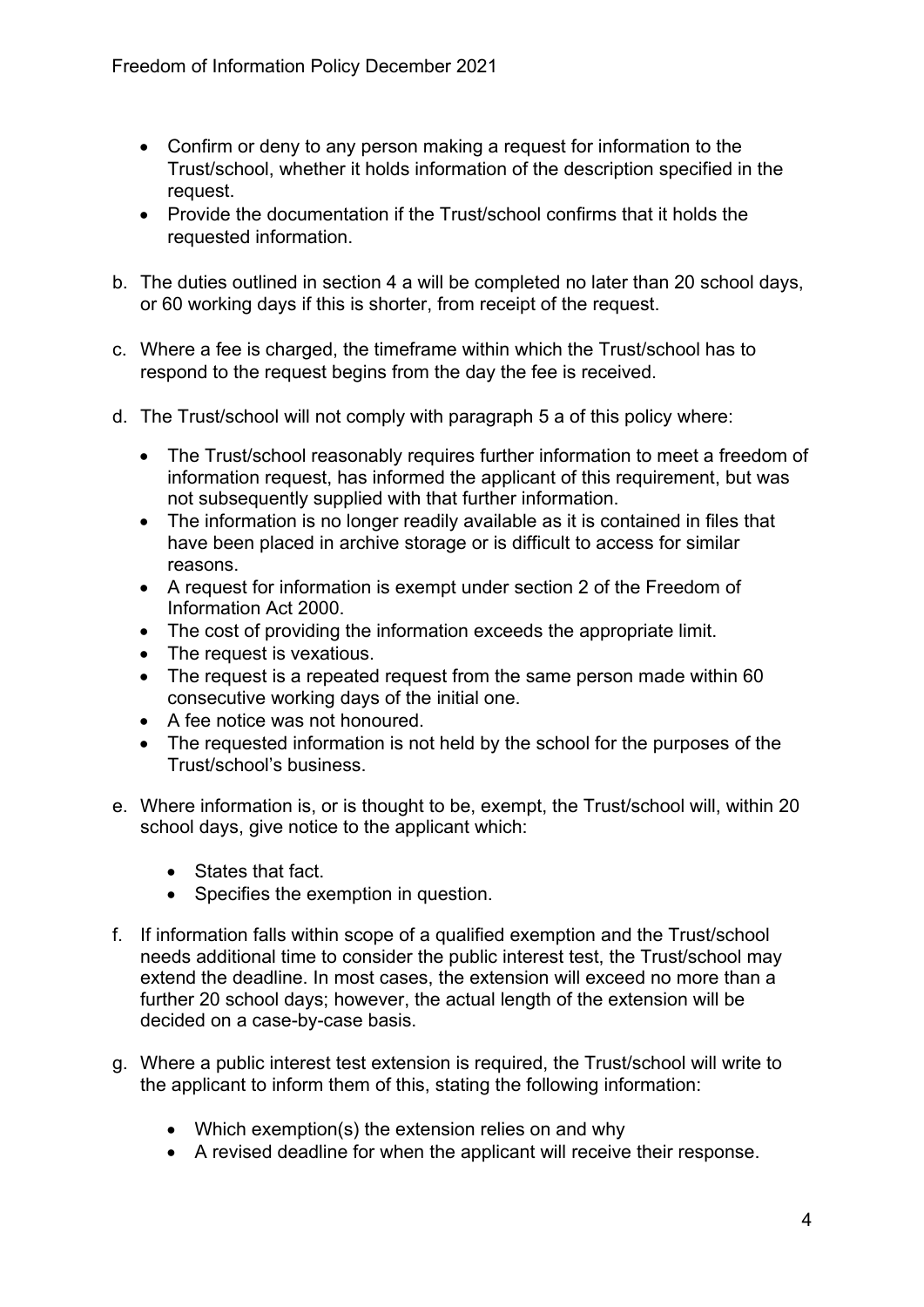- h. Where a deadline has to be further extended, the Trust/school will write to the applicant again, stating the information outlined in section 6 g.
- i. Requests for information that is not recorded by the Trust/school (eg requests for explanations, clarification of policy and comments on the Trust's/school's business) will not be considered valid requests. In these cases, the applicant will be provided with an explanation of why their request will not be treated under the Freedom of Information Act 2000 and the Trust/school will respond to the applicant through other channels as appropriate.
- j. The information provided to the applicant will be in the format that they have requested, where possible.
- k. Where it is not possible to provide the information in the requested format, the Trust/school will assist the applicant by discussing alternative formats in which it can be provided.
- l. The information provided will also be in the language in which it is held, or another language that is legally required.
- m. If, under relevant disability and discrimination regulations, the Trust/school is legally obliged to provide the information in other forms and formats, it will do so.
- n. In some cases, a request may be dealt with under more than one access regime, eg if the request involves both information about the Trust/school and personal information, it will be dealt with under the Freedom of Information Act 2000 and the Data Protection Act 2018.
- o. Staff are made aware that it is a criminal offence to alter, deface, block, erase, destroy or conceal any information held by the Trust/school with the intention of preventing disclosure following a request.

#### *7.* **The appropriate limit**

- a. The Trust/school will not comply with any freedom of information request that exceeds the statutorily imposed appropriate limit of £450.
- b. When determining whether the cost of complying with a freedom of information request is within the appropriate limit, the Trust/school will take account only of the costs we reasonably expect to incur in relation to:
	- Determining whether it holds the information.
	- Locating the information, or a document which may contain the information.
	- Retrieving the information, or a document which may contain the information.
	- Extracting the information from a document containing it.
	- Costs related to the time spent by any person undertaking any of the activities outlined in section 5 of this policy on behalf of the school, are to be estimated at a rate of £25 per person per hour.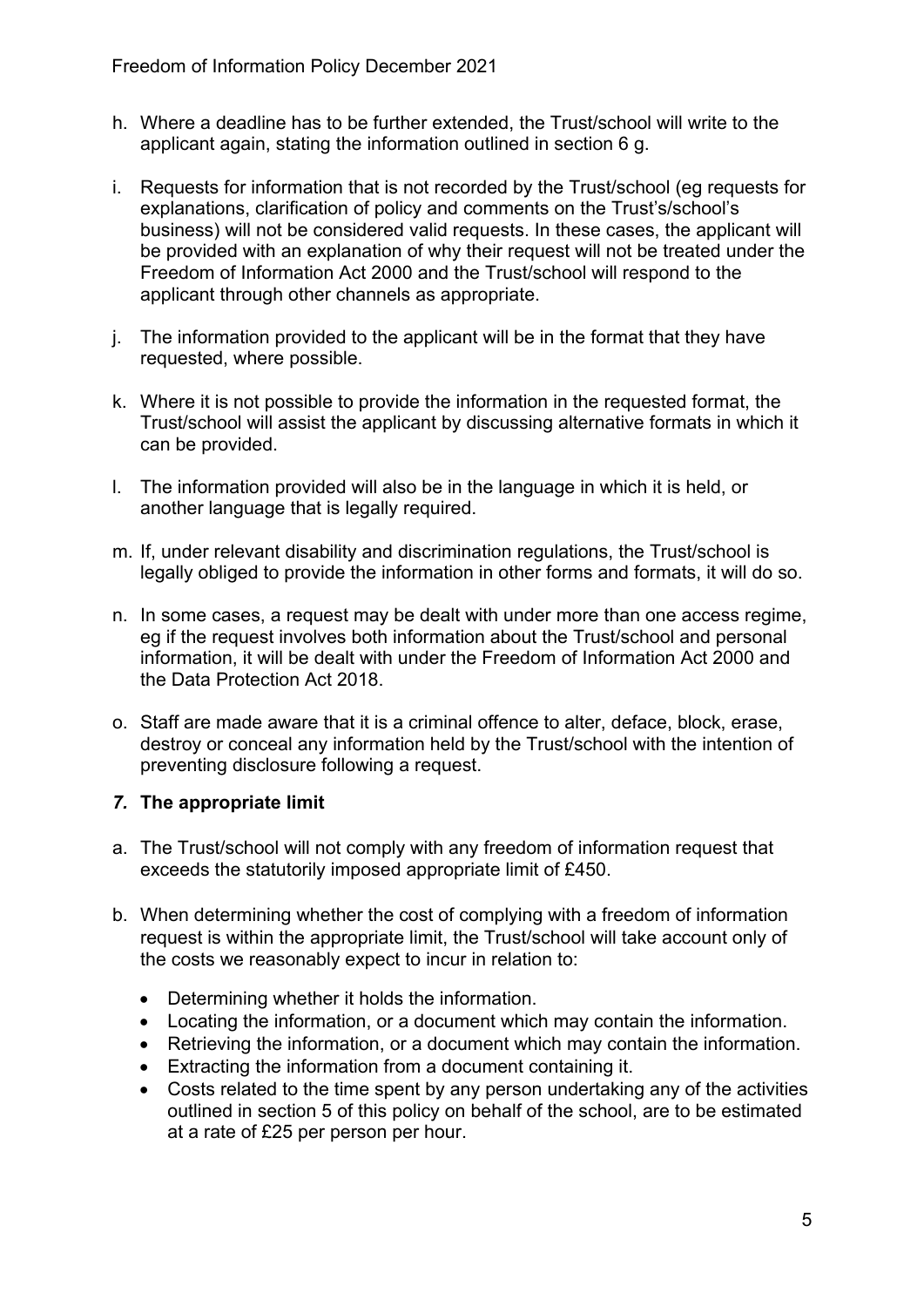- c. The Trust/school is not required to search for information in scope of a request until it is within the cost limit.
- d. If responding to one part of a request would exceed the cost limit, the Trust/school does not have to respond to any other parts of the request.
- e. Where multiple requests for information are made to the Trust/school within 60 consecutive working days of each other, either by a single person or by different persons who appear to be acting in concert, the estimated cost of complying with any of the requests is to be taken to be the total costs to the Trust/school of complying with all of them.

# *8.* **Charging Fees**

- a. The Trust/school may, within 20 school days, give an applicant who has requested information from the Trust/school, a written notice stating that a fee is to be charged for the school's compliance.
- b. Charges may be made for disbursements, such as the following:
	- Production expenses, e.g. printing and photocopying
	- Transmission costs, e.g. postage
	- Complying with the applicant's preferences about the format in which they would like to receive the information, e.g. scanning to a CD
- c. Fees charged will not exceed the total cost to the school of:
	- Informing the person making the request whether we hold the information.
	- Communicating the information to the person making the request.
- d. Where a fee is to be charged, the Trust/school will not comply with section 4 of this policy unless the requested fee is paid within a period of three months, beginning with the day on which the fees notice is given to the applicant.
- e. Where a fee is paid by cheque, the Trust/school has the right to wait until the cheque is cleared before commencing work.
- f. Once a fee is received, the Trust/school will inform the applicant of the revised response deadline, i.e. an additional 20 school days (or 60 working days).
- g. Where the Trust/school has underestimated the cost to be charged to an applicant, a second fees notice will not be issued; instead, the Trust/school will bear the additional costs.
- h. The Trust/school will not take into account any costs which are attributable to the time spent by persons undertaking any of the activities mentioned in section 6 above.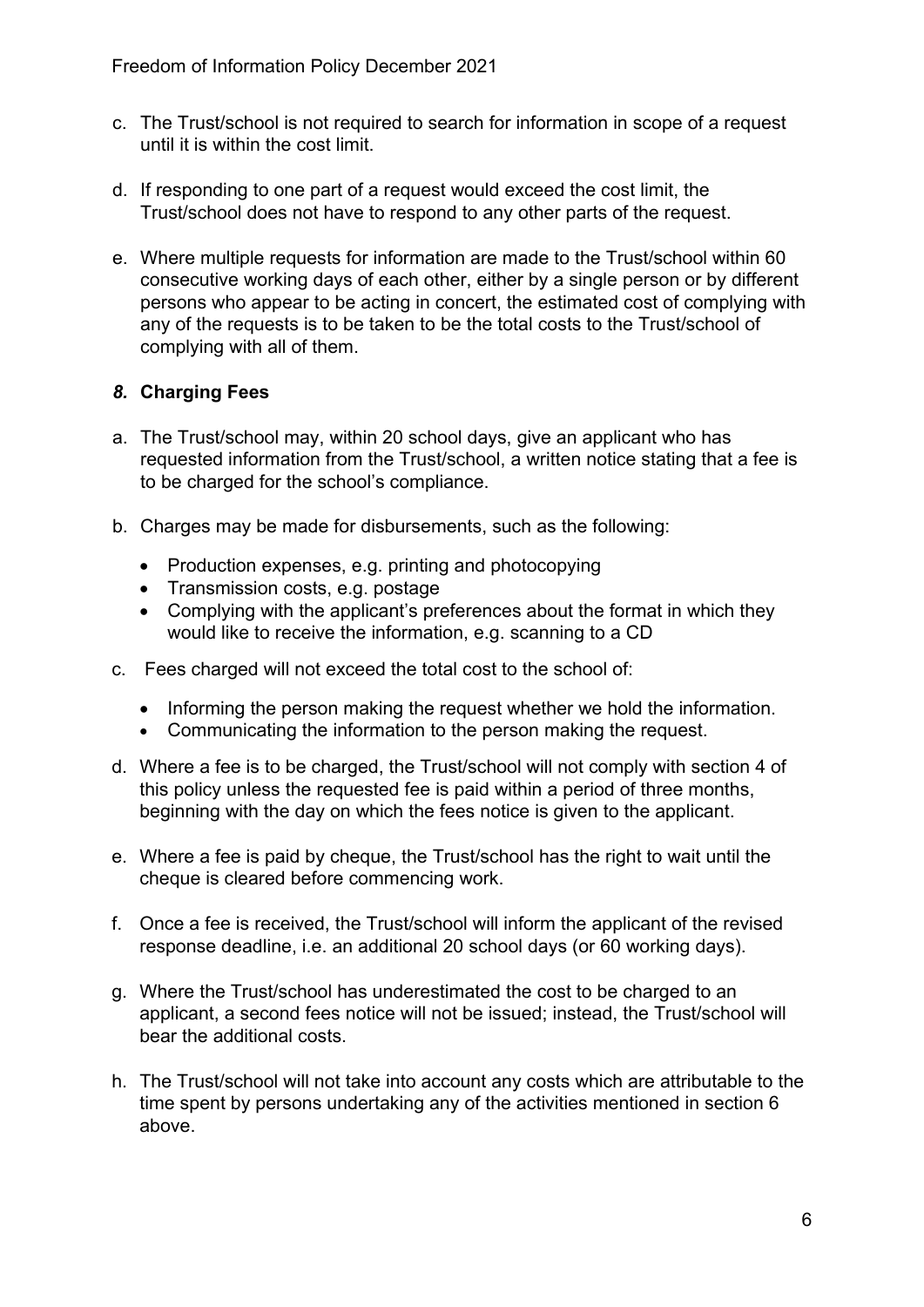i. When calculating the  $20<sup>th</sup>$  school day in which to respond to a freedom of information request, the period beginning the day on which the fee notice is given to the applicant and ending with the day on which the fee is received will be disregarded.

# *9.* **Means of Communication**

- a. Where, on making a request for information, the applicant expresses a preference for communication by any one of the following means, the Trust/school will, as far as is practicable, give effect to that preference:
	- The provision to the applicant of a copy of the information in permanent form or in another form acceptable to the applicant.
	- The provision to the applicant of a reasonable opportunity to inspect a record containing the information.
	- The provision to the applicant of a digest, or summary of the information, in permanent form or in another form acceptable to the applicant.
- b. Where a preference is not stated by the applicant, the Trust/school will communicate by any means which are reasonable under the circumstances. For example, where an applicant uses Twitter to make a request, the Trust/school may respond via an alternative medium as Twitter restricts the length of a response.

### *10.***Providing Advice and Assistance**

- a. The Trust/school will meet its duty to provide advice and assistance, as far as is reasonable, to any person who proposes to make, or has made, requests for information to the Trust/school.
- b. The Trust/school may offer advice and assistance in the following circumstances:
	- If an individual requests to know what types of information the Trust/school holds and the format in which it is available, as well as information on the fees regulations and charging procedures.
	- If a request has been made, but the Trust/school is unable to regard it as a valid request due to insufficient information, leading to an inability to identify and locate the information.
	- If a request has been refused, e.g. due to an excessive cost, and it is necessary for the Trust/school to assist the individual who has submitted the request.
- c. The Trust/school will provide assistance for each individual on a case-by-case basis; examples of how the Trust/school will provide assistance include the following:
	- Informing an applicant of their rights under the Freedom of Information Act 2000
	- Assisting an individual in the focus of their request, e.g. by advising of the types of information available within the requested category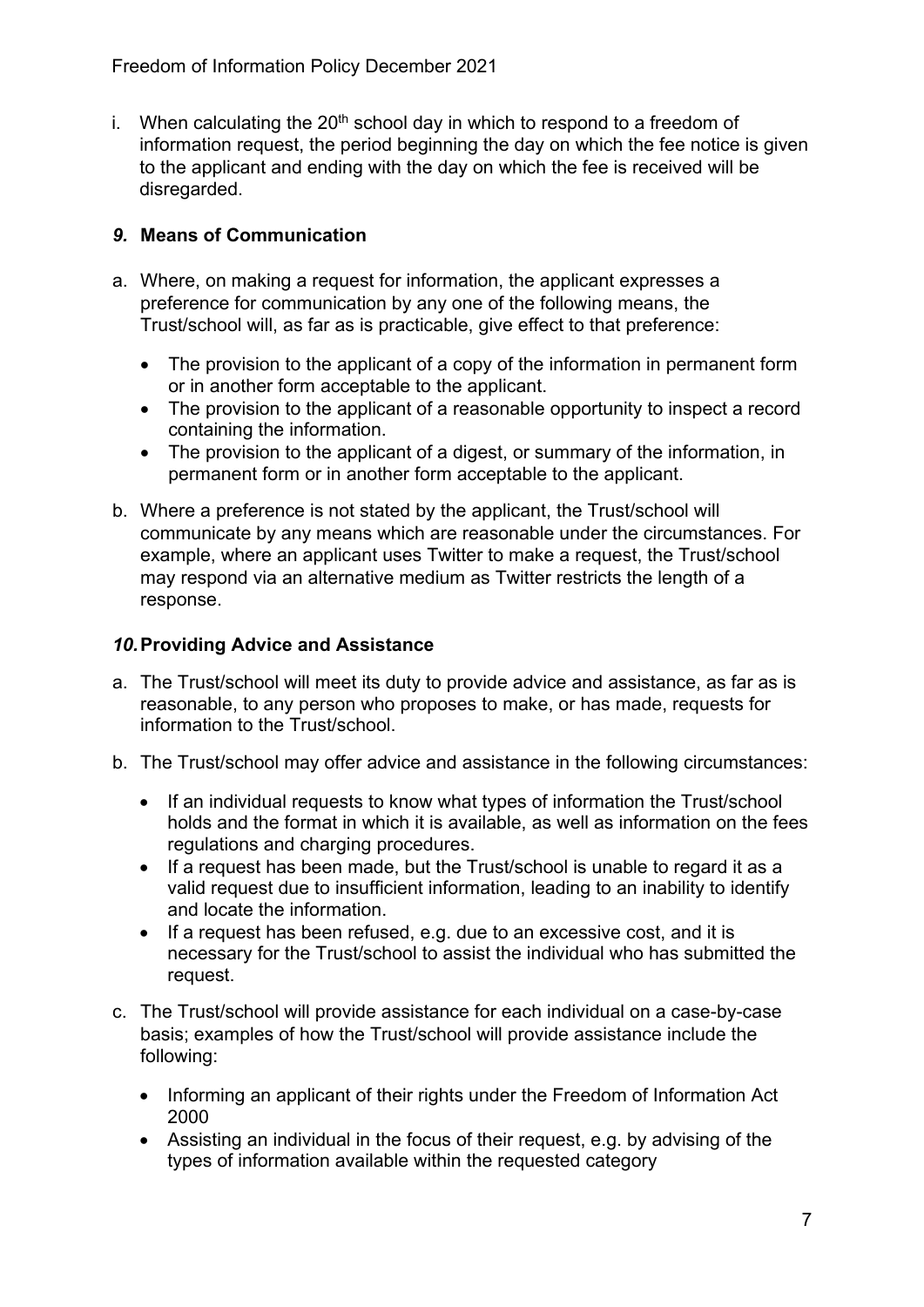- Advising an applicant if information is available elsewhere and how to access this information
- Keeping an applicant informed on the progress of their request
- d. Where the Trust/school wishes to ask a different public authority to deal with a request by transferring it to them, this will only be done with the agreement of the applicant.
- e. In order to provide assistance as outlined above, the Trust/school will engage in the following good practice procedures:
	- Make early contact with an individual and keep them informed of the process of their request.
	- Accurately record and document all correspondence concerning the clarification and handling of any request.
	- Give consideration to the most appropriate means of contacting the applicant, taking into account their individual circumstances.
	- Discuss with the applicant whether they would prefer to receive the information in an alternative format, in cases where it is not possible to provide the information requested in the manner originally specified.
	- Remain prepared to assist an applicant who has had their request denied due to an exemption.
- f. The Trust/school will give particular consideration to what level of assistance is required for an applicant who has difficulty submitting a written request.
- g. In circumstances where an applicant has difficulty submitting a written request, the Trust/school will:
- Make a note of the application over the telephone and then send the note to the applicant to confirm and return – the statutory time limit for a reply would begin here.
- Direct the individual to a different agency that may be able to assist with framing their request.

**NB.** This list is not exhaustive, and the school may decide to take additional assistance measures that are appropriate to the case.

- h. Where an applicant's request has been refused either because the information is accessible by other means, or the information is intended for future publication or research, the Trust/school, as a matter of good practice, will provide advice and assistance.
- i. The Trust/school will advise the applicant how and where information can be obtained if it is accessible by other means.
- j. Where there is an intention to publish the information in the future, the Trust/school will advise the applicant of when this publication is expected.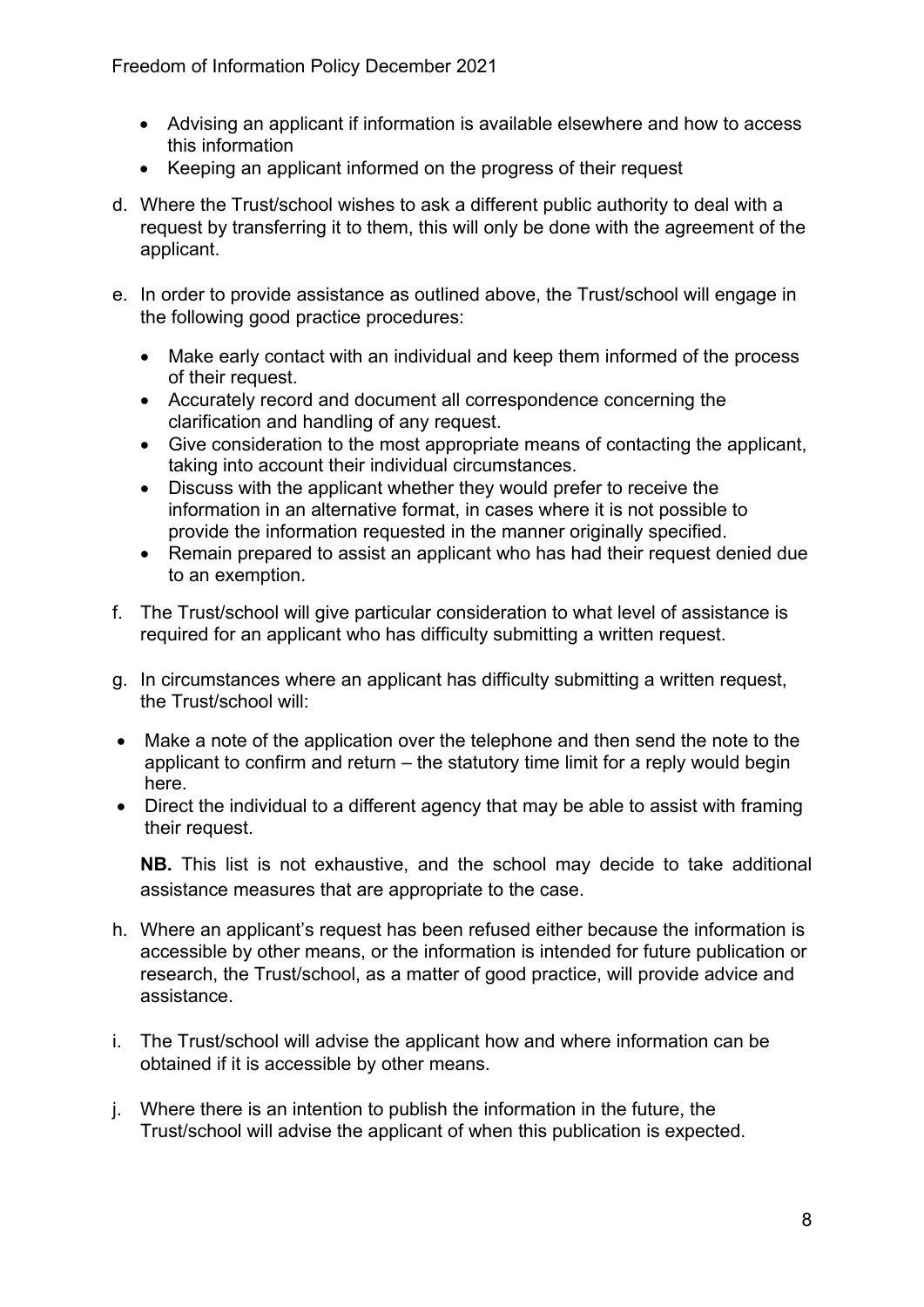- k. If the request is not clear, the Trust/school will ask for more detail from the applicant in order to identify and locate the relevant information, before providing further advice and assistance.
- l. If the Trust/school believes the applicant has not provided their real name, the Trust/school will inform the applicant that the request will not be responded to until further information is received from the applicant.
- m. If the Trust/school is able to clearly identify the elements of a request, it will respond following usual procedures and will provide advice and assistance for the remainder of the request.
- n. If any additional clarification is needed for the remainder of a request, the Trust/school will ensure there is no delay in asking for further information.
- o. Applicants are given two months to provide any requested clarification. If an applicant decides not to follow the Trust/school's advice and assistance and fails to provide clarification, the Trust/school is under no obligation to contact the applicant again.
- p. If the Trust/school is under any doubt that the applicant did not receive the advice and assistance, the Trust/school will re-issue it.
- q. The Trust/school is not required to provide assistance where an applicant's request is vexatious or repeated, as defined under section 14 of the Freedom of Information Act 2000.
- r. Where the Trust/school has already sent a refusal request in relation to a previous vexatious request, the Trust/school is not obliged to send another notice for future vexatious requests.
- s. An ongoing evidence log is kept, recording relevant correspondence or behaviour that has been taken into account when a request has been classed as vexatious.
- t. The Trust/school is not required to provide information where the cost of complying with a request exceeds the limit outlined in the Freedom of Information Act 2000. In such cases, the Trust/school will firstly provide the applicant with advice and assistance to help them reframe or refocus their request with a view of brining it within the cost limit. Then the school will consider whether any information can be provided free of charge if the applicant refuses to pay the fee.
- u. If a request is refined, it will be treated as a new request.
- v. A record will be kept by the Data Protection Officer and Headteacher of all the advice and assistance provided.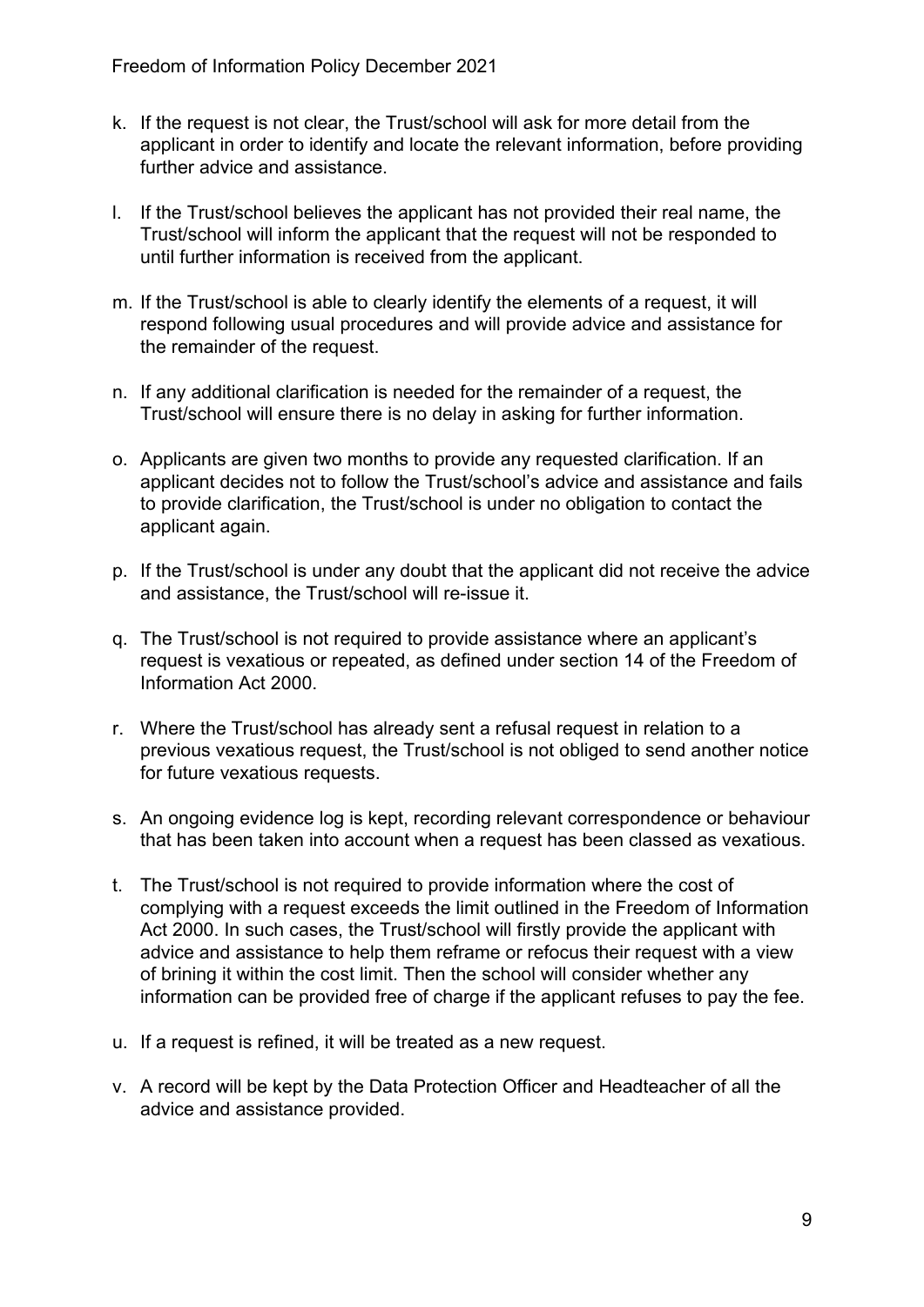## **11.Consultation with Third Parties**

- a. The Trust/school may need to consult third parties about information held in scope of a request to consider whether it would be suitable to disclose the information. Situations where third parties may need to be consulted include the following:
	- When requests relate to persons or bodies who are not the applicant and/or the Trust/school
	- When the disclosure of information is likely to affect the interests of persons or bodies who are not the applicant or the Trust/school
- b. The Trust/school will consider if a third party needs to be directly consulted about a request, particularly, if there are contractual obligations that require consultation before information is disclosed.
- c. Third parties will also be consulted where the Trust/school is proposing to disclose information relating to them or information that is likely to affect their business or private interests.
- d. The views of third parties will be given appropriate weighting when deciding how to respond to a request. For example, if the third party created or provided the information, they may have a better understanding of its sensitivity.
- e. It is ultimately the Trust/school's decision as to whether information in scope of a request will be released following any relevant consultation.
- f. Where the Trust/school decides to release information following consultation with a third party, the third party will be informed in advance that the information is going to be disclosed.
- g. Where the Trust/school intends to release information that relates to a large number of third parties, the Trust/school will consider whether it would be more appropriate to contact a representative organisation who can express views on behalf of the third parties, rather than contacting each party individually. If no representative organisation exists, the Trust/school may also consider only notifying or consulting a sample of the third parties relating to the disclosure.
- h. Decisions made in line with paragraph 11 g will be made on a case-by-case basis.

#### **12.Internal Reviews**

a. When responding to requests for information, the details of the Trust/school's internal review process will be set out, including information about how applicants can request an internal review. Applicants will also be informed of their right to complain to the ICO if they are still dissatisfied following the outcome of the Trust/school's internal review.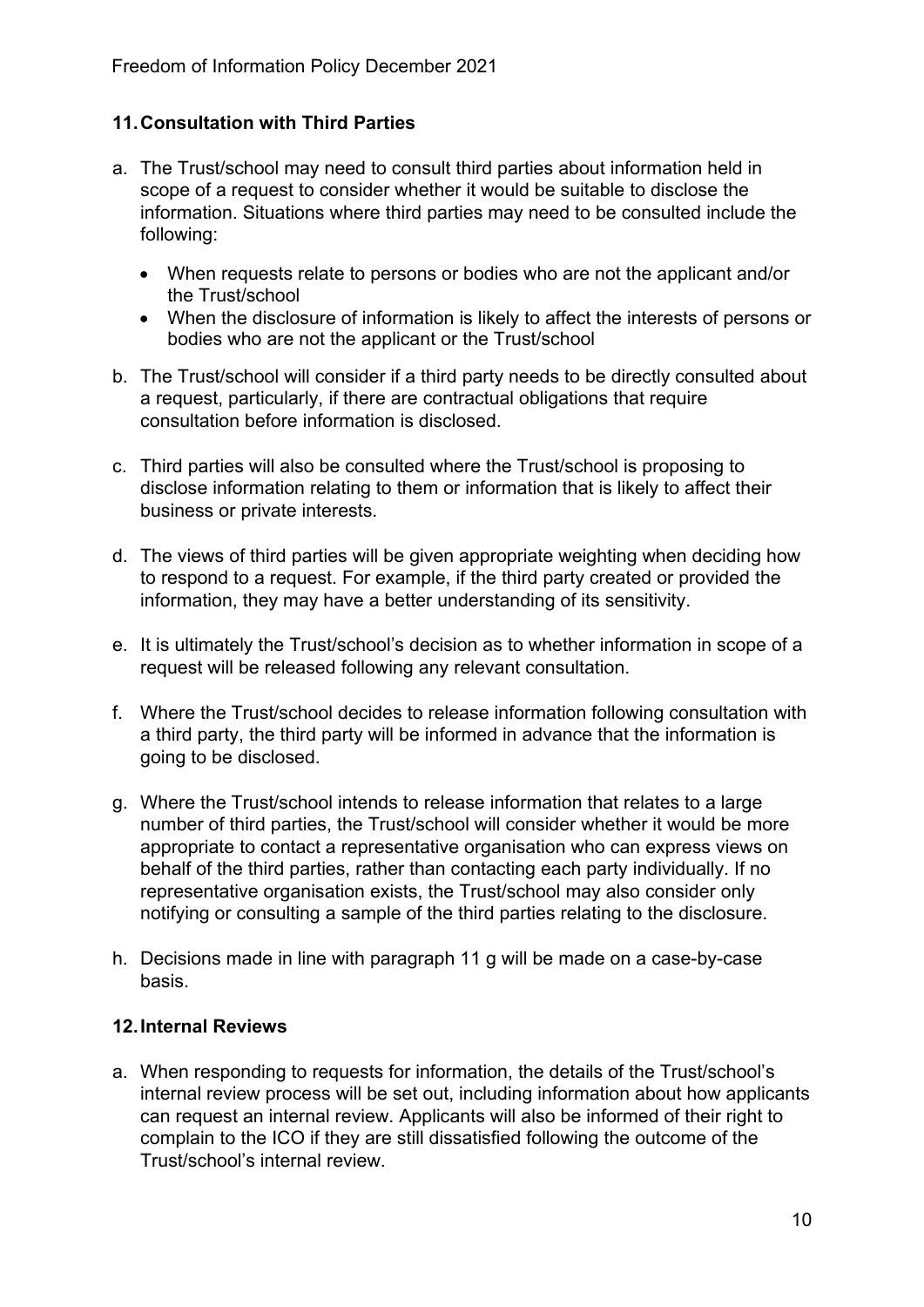- b. Requests for an internal review should be made in writing to the Trust/school.
- c. For a request for an internal review to be accepted, it must be made within 40 school days from the date the school issued an initial response to the request.
- d. Upon receipt of an application, the Trust/school will acknowledge an application and inform the applicant of the intended response date. Responses will usually be delivered within 20 school days of receipt of the application.
- e. If an internal review is complex, requires consultation with third parties or the relevant information is of high volume, the Trust/school may need to extend the usual response timeframe. In these cases, the Trust/school will inform the applicant and provide an alternative response date. In most cases, the extension will exceed no more than a further 20 school days; however, the actual length of the extension will be decided on a case-by-case basis.
- f. Where clarification is needed from an applicant regarding the review, the normal response period will not begin until clarification is received.
- g. Wherever possible, the review will be undertaken by a different member of staff than the person who took the original decision.
- h. During a review, the Trust/school will evaluate the handling of the request; particular attention will be paid to concerns raised by the applicant.
- i. The applicant will be informed of the outcome of the review and a record will be kept of such reviews and the final decision that is made.
- j. If the outcome of the review is to disclose information that was previously withheld, the information will be provided to the applicant at the same time they are informed of the response to the review, where possible. If this is not possible, the applicant will be informed of when the information will be provided.
- k. Within the response to a review, the applicant will be informed again of their right to complain to the ICO.

#### **13.Publication Scheme**

- a. The Trust/school will meet its duty to adopt and maintain a publication scheme which specifies the information which it will publish on the Trust/school's website, and whether the information will be available free of charge or on payment.
- b. The publication scheme will be reviewed and, where necessary, updated on an annual basis.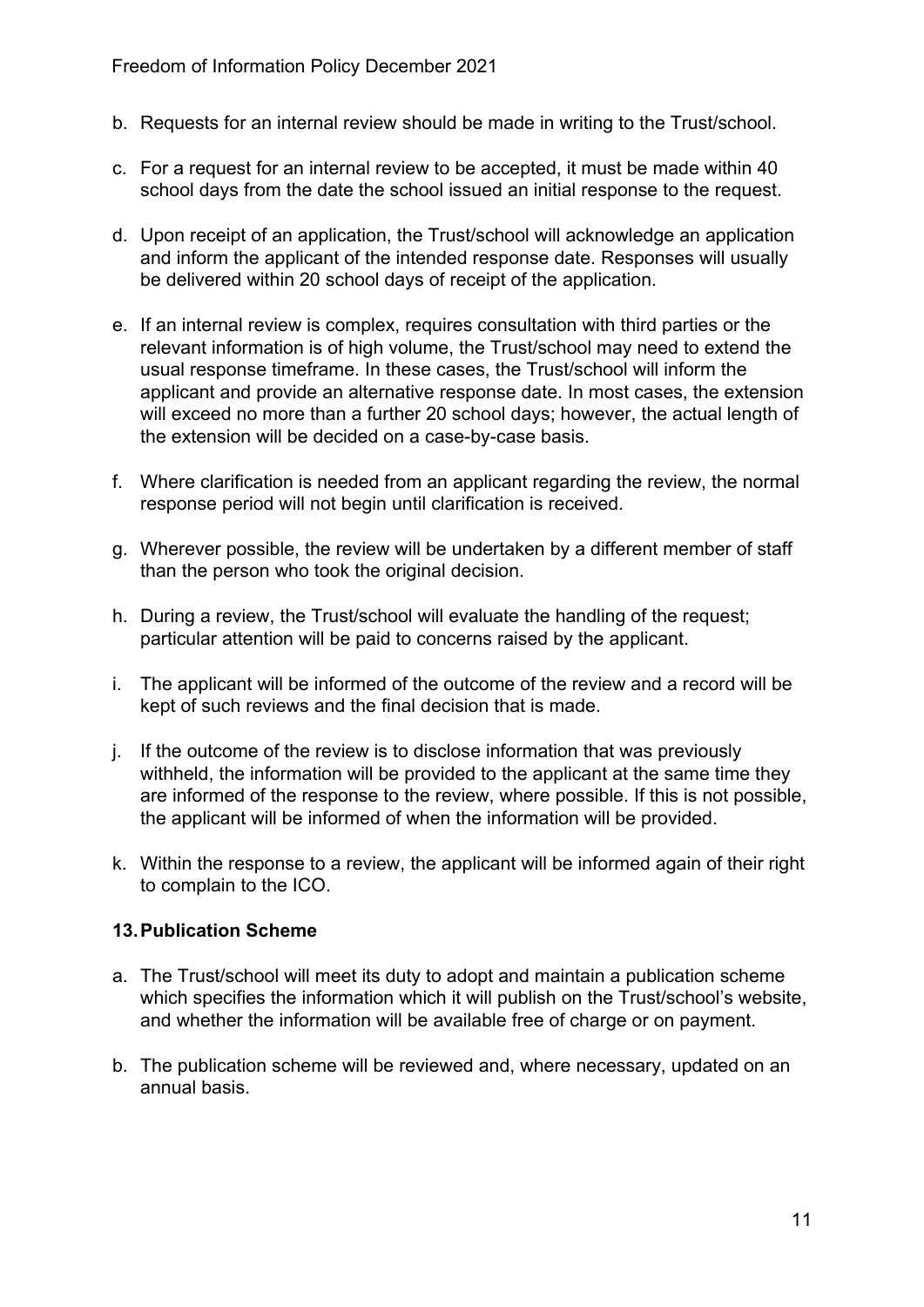### **14.Contracts and Outsourced Services**

- a. The Trust/school will make clear what information is held by third party contractors on behalf of the Trust/school.
- b. Where a contractor holds information relating to a contract held with the Trust/school on behalf of the Trust/school, this information is considered in the same way as information held by a public authority and so is subject to the Freedom of Information Act 2000.
- c. When entering into a contract, the Trust/school and contractor will agree what information the Trust/school will consider to be held by the contractor on behalf of the Trust/school, this will be indicated in the contract.
- d. Appropriate arrangements will be put in place for the Trust/school to gain access to information held by the contractor on the Trust/school's behalf, in the event that a freedom of information request is made. These arrangements will be set out in a contract, and will cover areas including the following:
	- How and when the contractor should be approached for information and who the points of contact are
	- How quickly information should be provided to the Trust/school
	- How any disagreement about disclosure between the Trust/school and contractor will be addressed
	- How requests for internal reviews and appeals to the ICO will be managed
	- The contractor's responsibility for maintaining record keeping systems in relation to the information they hold on behalf of the Trust/school
	- The circumstances under which the Trust/school must consult with the contractor about disclosure and the process for doing so
	- The types of information which should not be disclosed and the reasons for this confidentiality, where appropriate
- e. In some situations, the Trust/school may offer or accept confidentiality arrangements that are not set out within a contract with a third party. The Trust/school and the third party will both be aware of the legal limits placed on the enforceability of expectations of confidentiality and the public interest in transparency.
- f. Such expectations outlined in paragraph 14 e will only be created where it is appropriate to do so.
- g. Contractors must comply with requests from the Trust/school for access to information they hold on behalf of the Trust/school.
- h. Requests for information held by a contractor on behalf of the Trust/school will be responded to by the Trust/school. If a contractor receives a request, this will be passed onto the Trust/school for consideration.